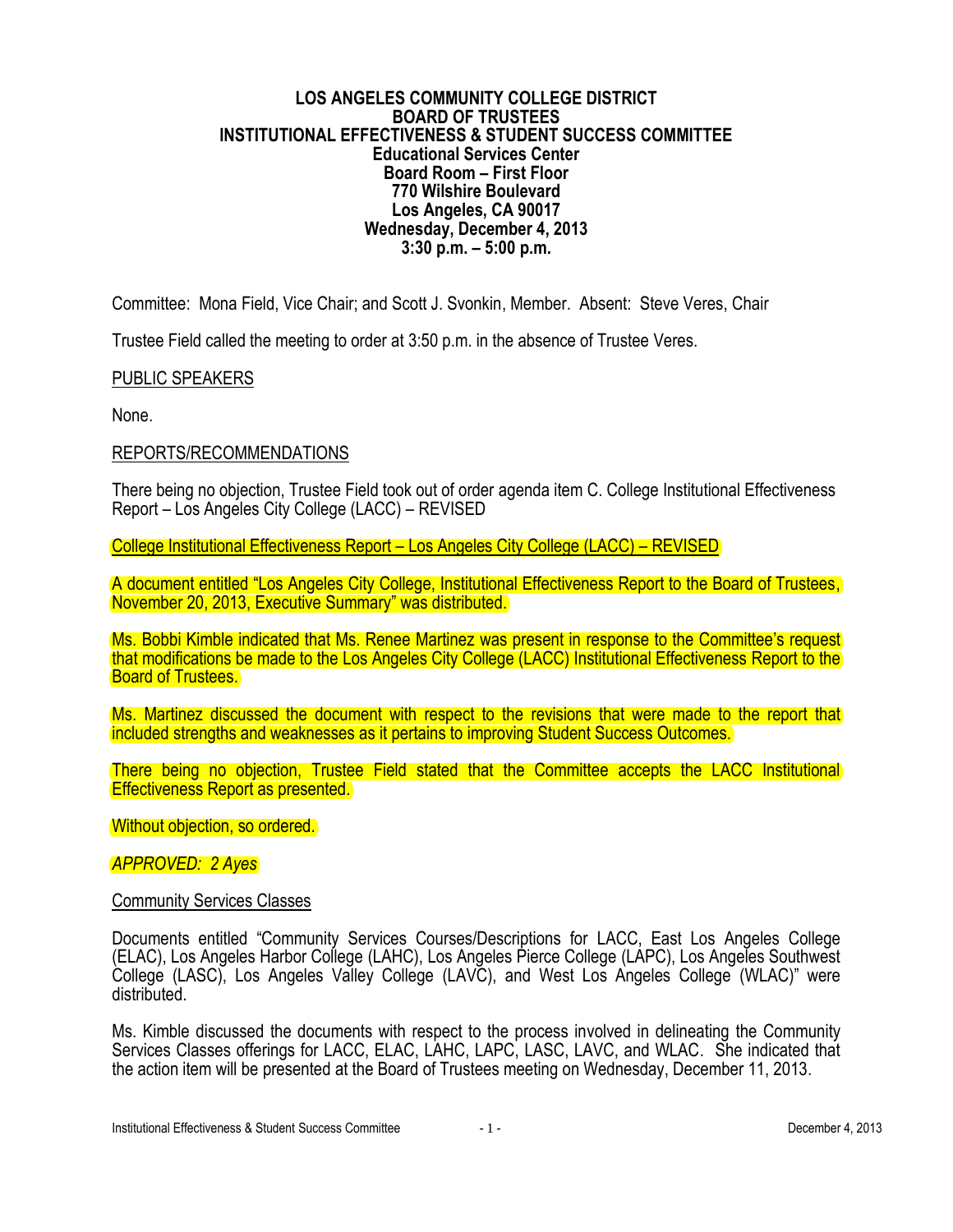Motion by Trustee Svonkin, seconded by Trustee Field, to recommend to the full Board the approval of the Community Services Classes offerings.

*APPROVED: 2 Ayes*

College Institutional Effectiveness Reports

**East Los Angeles College (ELAC)** 

A document entitled "East Los Angeles College, Institutional Effectiveness Report to the Board of Trustees, December 4, 2013, Executive Summary" was distributed.

Mr. Marvin Martinez introduced Dr. Ryan M. Cornner, Dean, Institutional Effectiveness, and gave an overview of the ELAC Institutional Effectiveness Report 2013 with respect to the progress that has been made towards meeting the goals.

Dr. Cornner discussed the document with respect to the strengths and weaknesses as it pertains to improving Student Success Outcomes.

**Los Angeles Southwest College (LASC)** 

A document entitled "Los Angeles Southwest College, Institutional Effectiveness Report to the Board of Trustees, December 4, 2013, Executive Summary" was distributed.

Dr. Yasmin Delahoussaye introduced Mr. Phillip Briggs, Mr. Ferris Trimble, and Dr. Patrick Jefferson and gave an overview of the LASC Institutional Effectiveness Report 2013 with respect to the progress that has been made towards meeting the goals. She continued to discuss the document with respect to the strengths and weaknesses as it pertains to improving Student Success Outcomes.

• Los Angeles Trade-Technical College (LATTC)

A document entitled "Los Angeles Trade-Technical College, Institutional Effectiveness Report to the Board of Trustees, December 4, 2013, Executive Summary" was distributed.

Mr. Laurence B. Frank introduced Ms. Leticia L. Barajas and gave an overview of the LATTC with respect to the progress that has been made towards meeting the goals.

Ms. Barajas discussed the document with respect to the strengths and weaknesses as it pertains to improving Student Success Outcomes.

Motion by Trustee Svonkin, seconded by Trustee Field, that the Committee accepts the ELAC, LASC, and LATTC Institutional Effectiveness Reports as presented.

Without objection, so ordered.

## *APPROVED: 2 Ayes*

Procurement of Workforce Center/American's Job Center Workforce Development Series Dr. Felicito Cajayon, Vice Chancellor, Economic and Workforce Development

Trustee Field indicated that this item is postponed until the next Committee meeting due to time constraints.